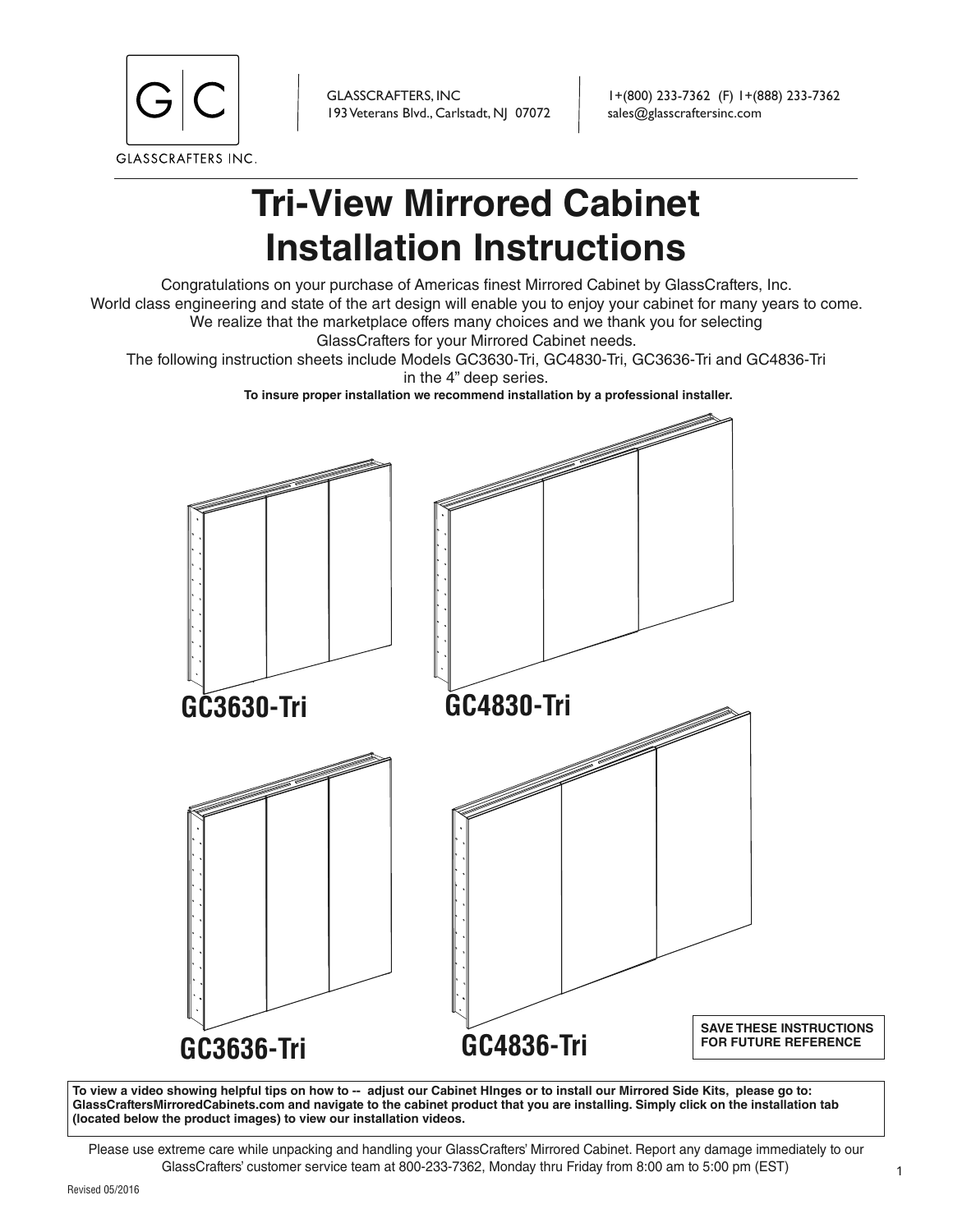## **Tri-View Mirrored Cabinet Installation -- Unpack all parts carefully and protect Glass and Mirror parts during installation.**

#### **Index**

| Determining the Rough Opening3 |  |  |
|--------------------------------|--|--|
|                                |  |  |
|                                |  |  |
|                                |  |  |
|                                |  |  |

## **Parts List**

**Carefully review all parts and read the installation instruction before you start.**  Please refer to page 12 for the exact parts list and item **counts for each model number.**



- **1. Cabinet**
- **2. Door**
- **3. Plastic Wall Anchors**
- **4. Wall Anchor Screws**
- **5. Bottom Surface Mount Wall Bracket**
- **6. Top Surface Mount Bracket**
- **7. Screw Caps**
- **8. Shelf Clips**
- **9. Hole Plugs**
- **10. Glass Shelves**
- **11. Cabinet Connector Mounting Screws**
- **12. Hinge Cover Name Plates**
- **13. 130 Degree Limit clips**
- **14. Soft Close Cushion**
- **15. 3X Magnification Mirror**

**To insure proper installation in complete compliance with your warranty, we recommend installation by a professional installer.**

| Door Installation and Adjustment10 |  |
|------------------------------------|--|
|                                    |  |
| Parts Inventory by Model Number12  |  |
|                                    |  |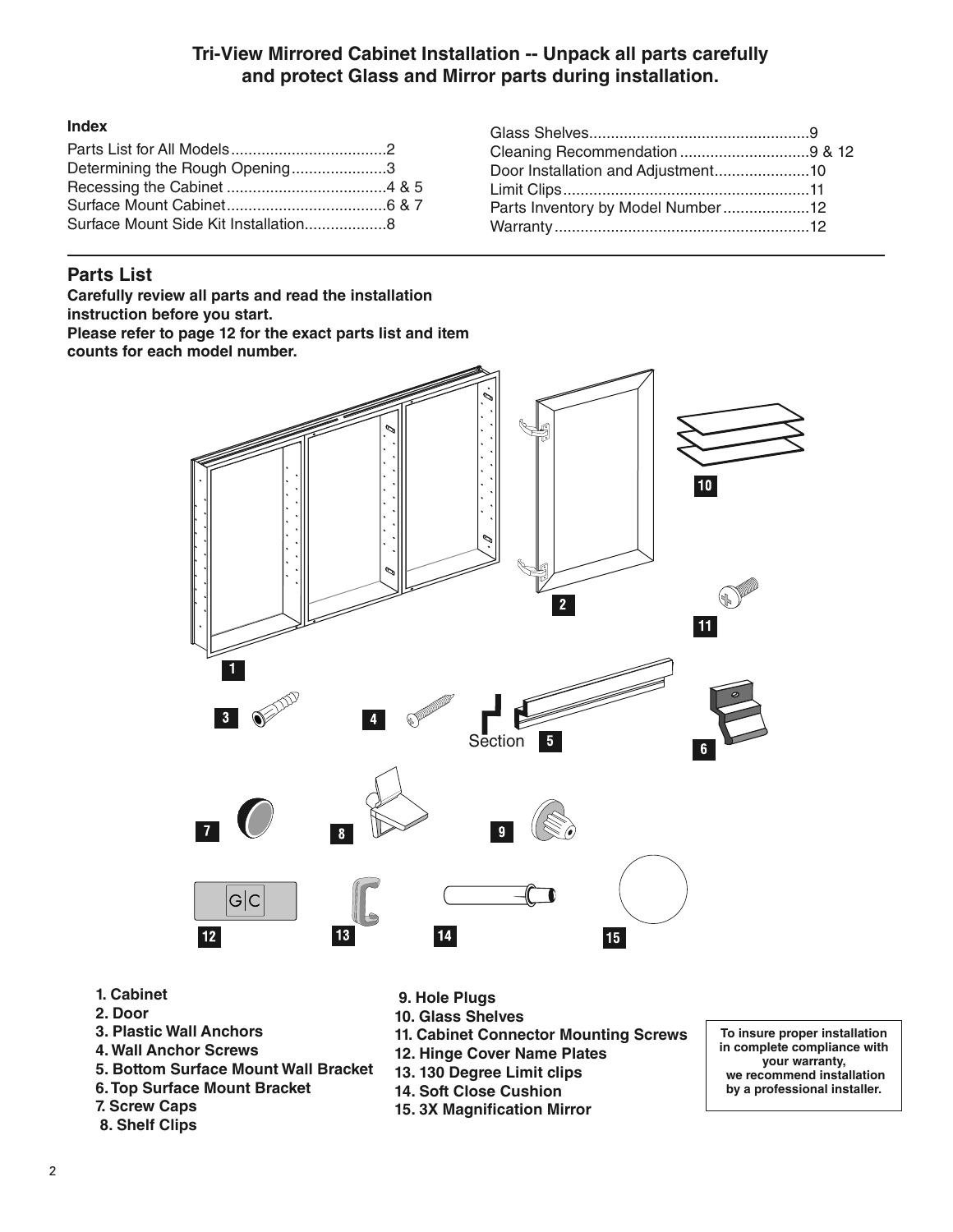| <b>Tools Required for Installation</b><br>GlassCrafters recommends the following tools to<br>properly and safely install your Mirrored Cabinets.                                                                                                                                           |
|--------------------------------------------------------------------------------------------------------------------------------------------------------------------------------------------------------------------------------------------------------------------------------------------|
| A. Safety Glasses -- should be worn at all times<br>B. Tape Measure<br>C. Level<br>D. #2 Phillips Head Screw Driver<br>E. Power Screw Driver<br>F. Electric Drill<br>G. 8mm 3/16" Masonry Drill Bit<br>H 7/32" Drill Bit<br>I. Non Ammonia Household Glass Cleaner<br>J. Soft Paper Towels |
|                                                                                                                                                                                                                                                                                            |

## **Determining the Rough Opening "RO" Dimension**

Framing in new construction should follow these dimension. Standard 2x4 studs and 1/2" sheetrock are shown in the illustrations.

| Model Number | Rough Opening | <b>Tri-View Cabinet</b> |
|--------------|---------------|-------------------------|
|              | Width         | Height                  |
| GC3630-Tri   | 353/8"        | 29.3/8"                 |
| GC4830-Tri   | 47 3/8"       | 293/8"                  |
| GC3636-Tri   | 35.3/8"       | 35.3/8"                 |
| GC4836-Tri   | 47 3/8"       | 35.3/8"                 |
|              |               |                         |

Height: overall cabinet height less 5/8" = R.O. Height.

#### **Rough Opening:**

Note: Cabinet installs over finished wall with sheetrock and/or tile finishes completed. 3/4" Flange on all sides of the cabinet will cover the remaining space in the R.O.

**Important: Make sure you allow for a minimum of 1" clearance above any obstruction such as faucets, etc.**



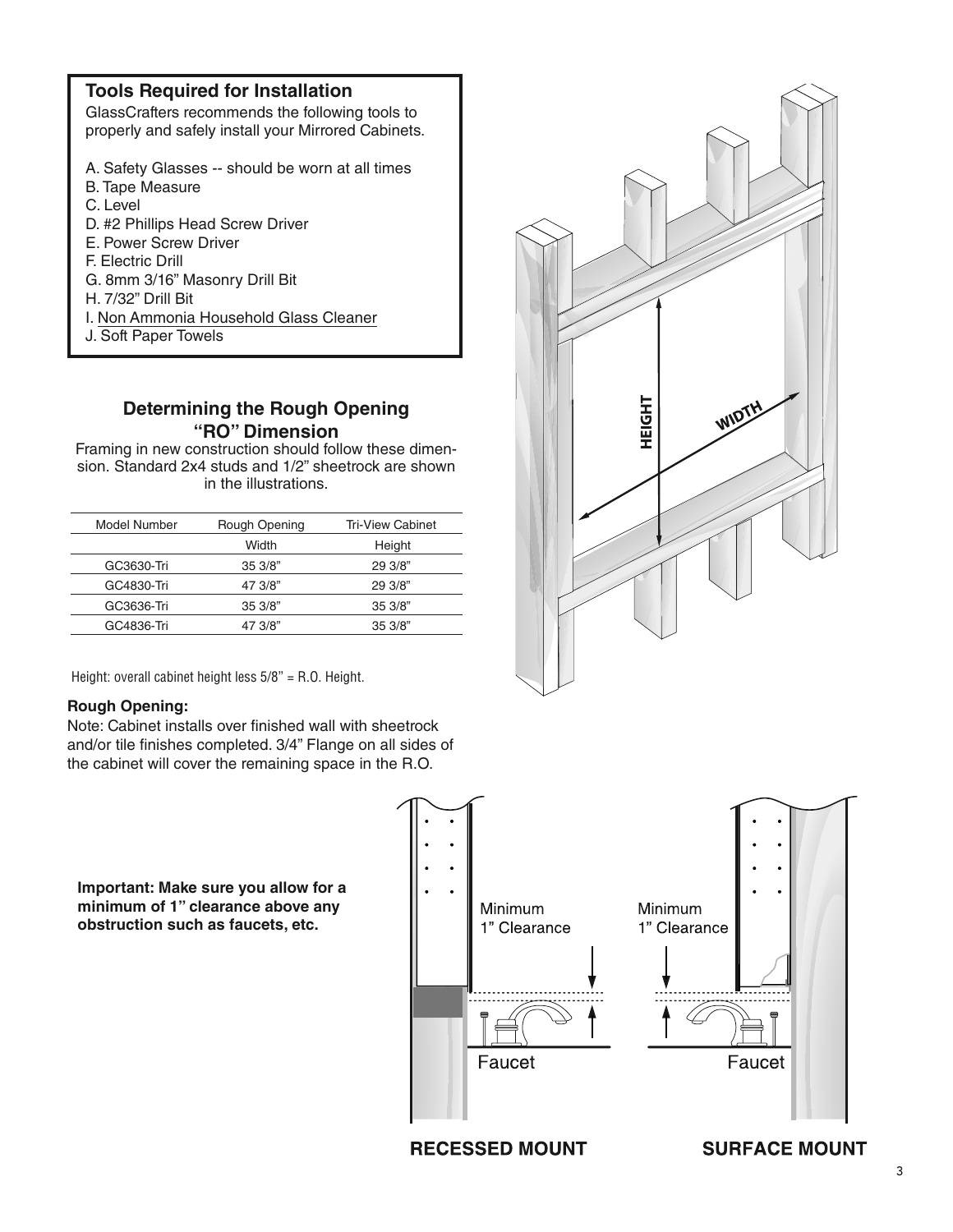# **Installing a Tri-View Recessed Mirrored Cabinet**

**A.** Determine the rough opening for the cabinet. Refer to "R.O." formula chart on page 3. Opening must be plumb and level.

**B.** Cabinet can be hinged on left or right. Simply flip the cabinet to change hinge location. REMINDER- The doors are shipped installed on the cabinet. Remove the doors before working with the cabinet for any type of installation. Simply lift the snap plate in the inside edge of the hinge and lift out of the Hinge toe. ( See page 9 for hinge diagrams.) PLACE THE DOORS IN A SAFE AREA ON A PIECE OF CARPET WITH CARDBOARD IN BETWEEN EACH DOOR TO AVOID DAMAGE AND SCRATCHES.

**C**. Insert cabinet in R.O. and center, Cabinet Flange covers any space in the R.O. around the cabinet and should cover the finished surfaces--Sheetrock and/or tile. Install the cabinet with four (4)  $#10 \times 1$  1/2" wood screws (supplied). Use the pre-punched holes above and below the hinge plates (as shown). Do not overtighten. Cover screws with four screw caps (part #434).

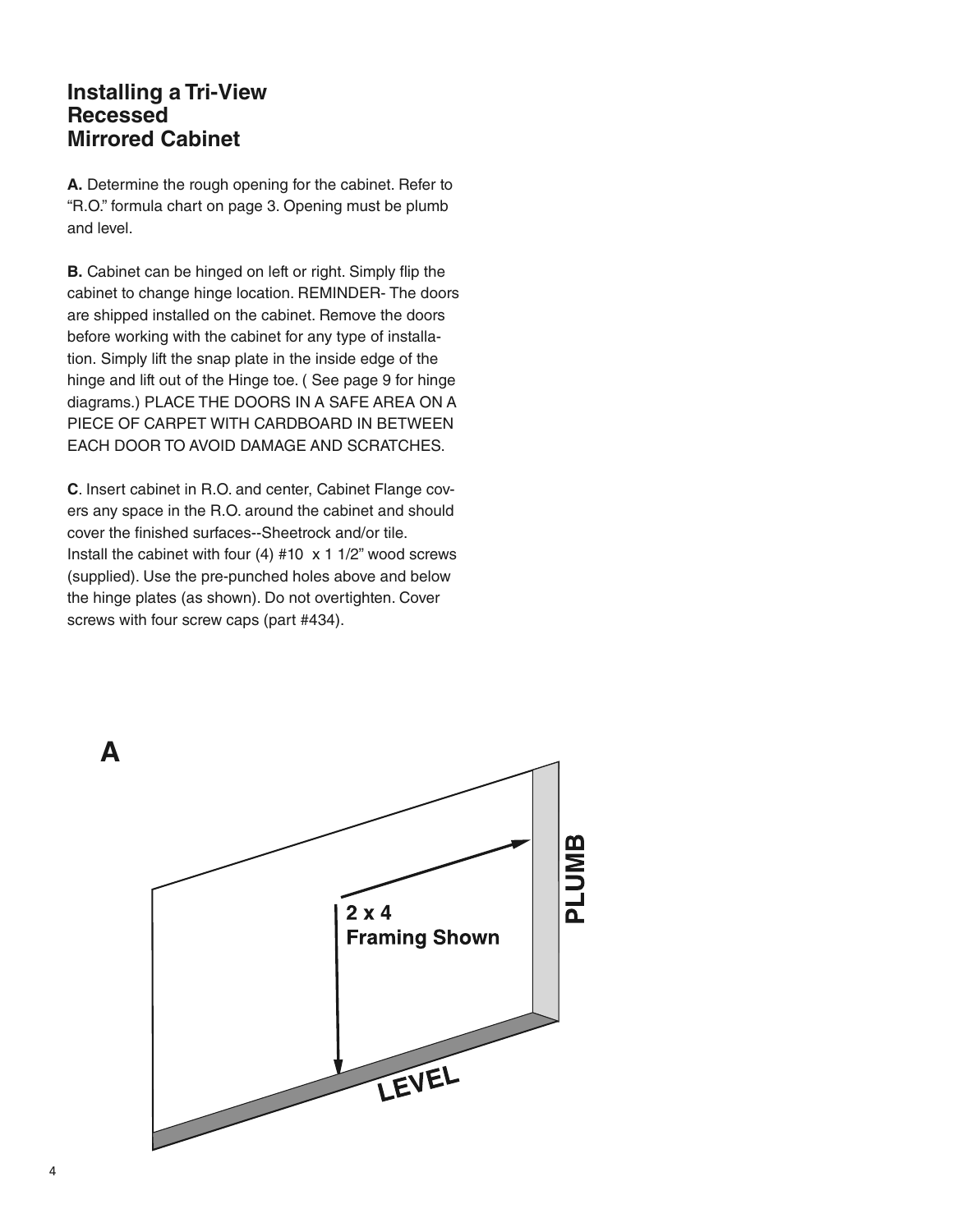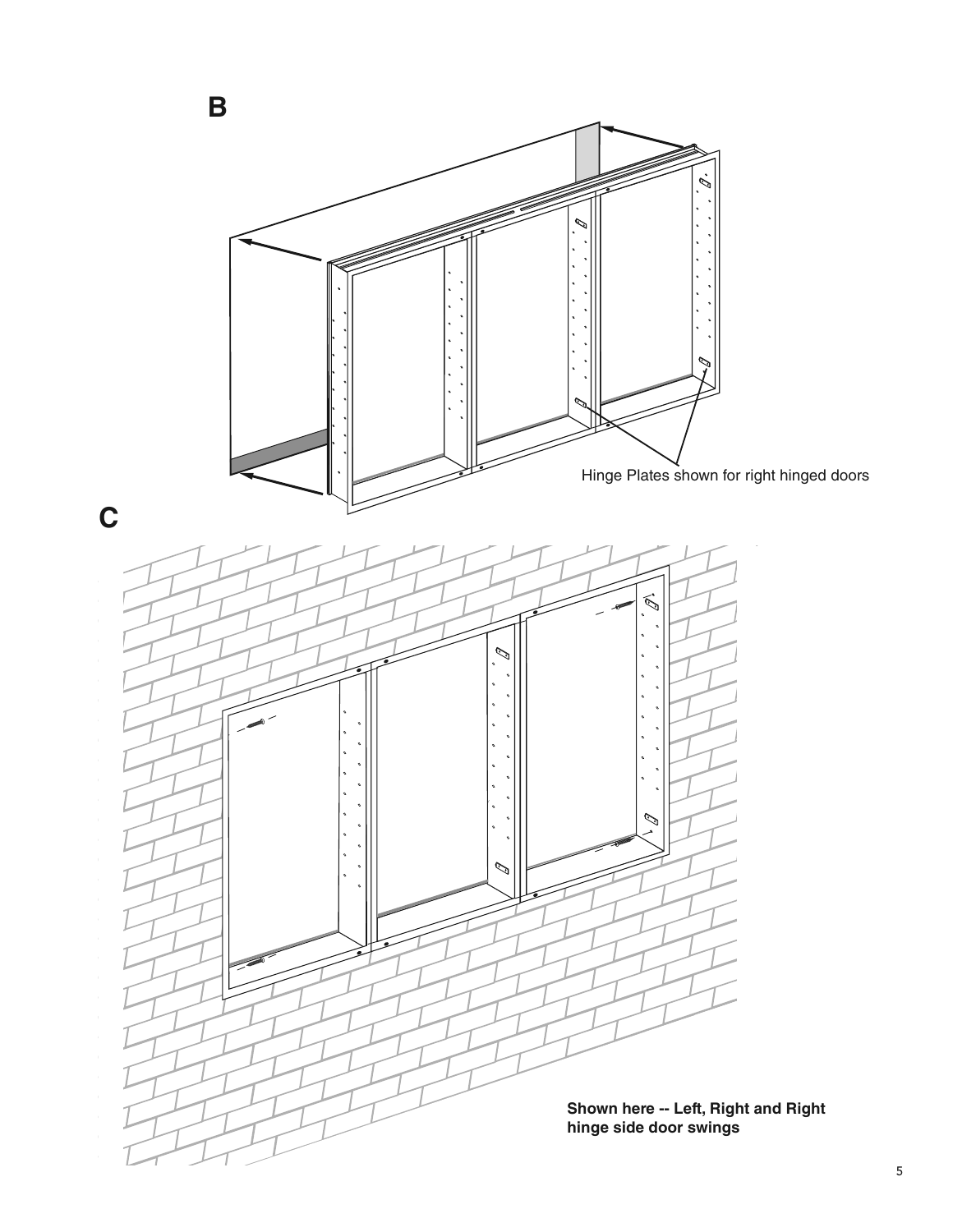# **Installing a Surface Mount Mirrored Cabinet**

Determine the desired height and use a level to mark a horizontal line. Be sure to allow a minimum clearance of 1" above any obstruction and plumbing fixtures. Remember the base of the cabinet box is  $3/4$ " smaller than the face and the door.

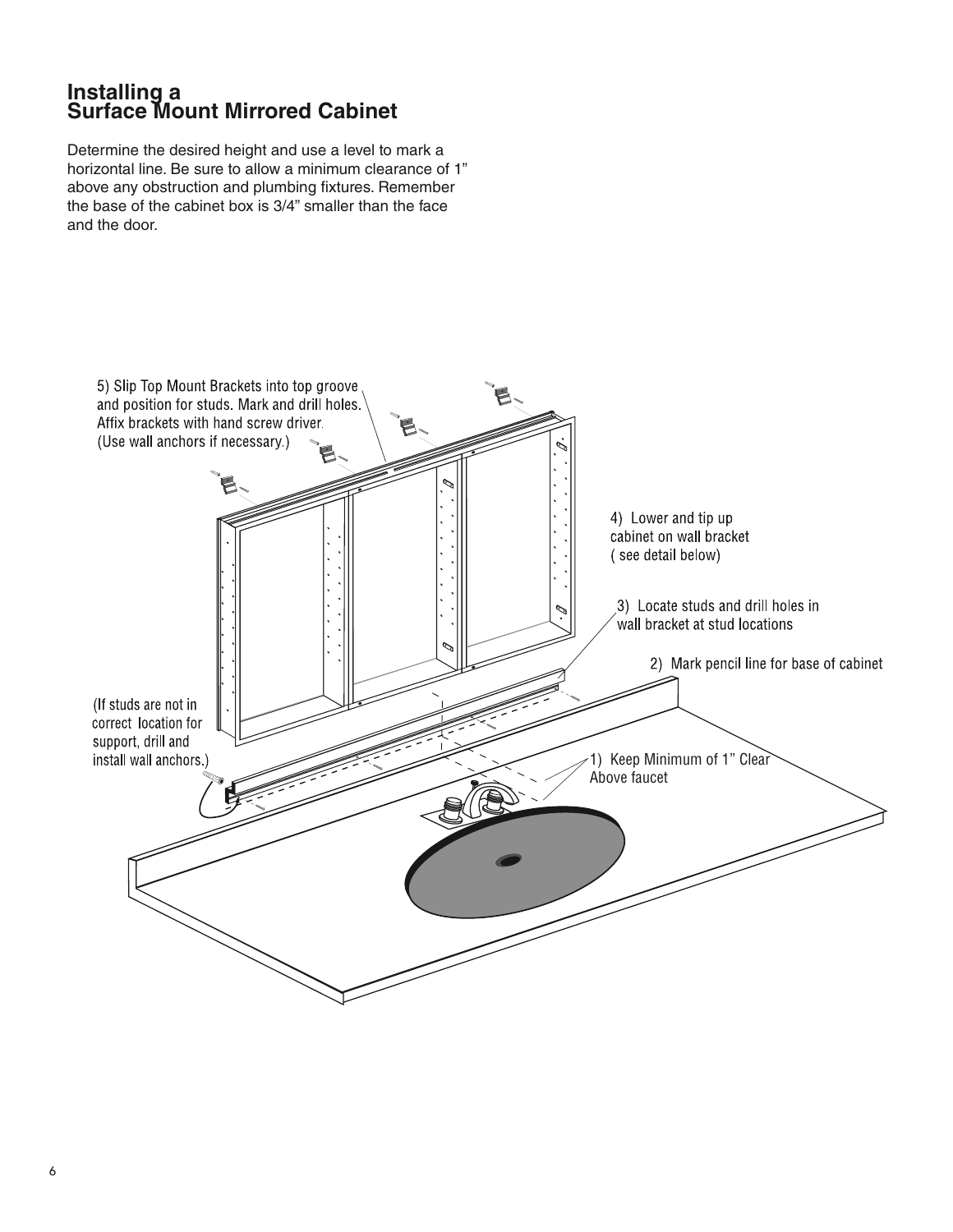

**5 - Use a hand screw driver to fix the top brackets to the wall.**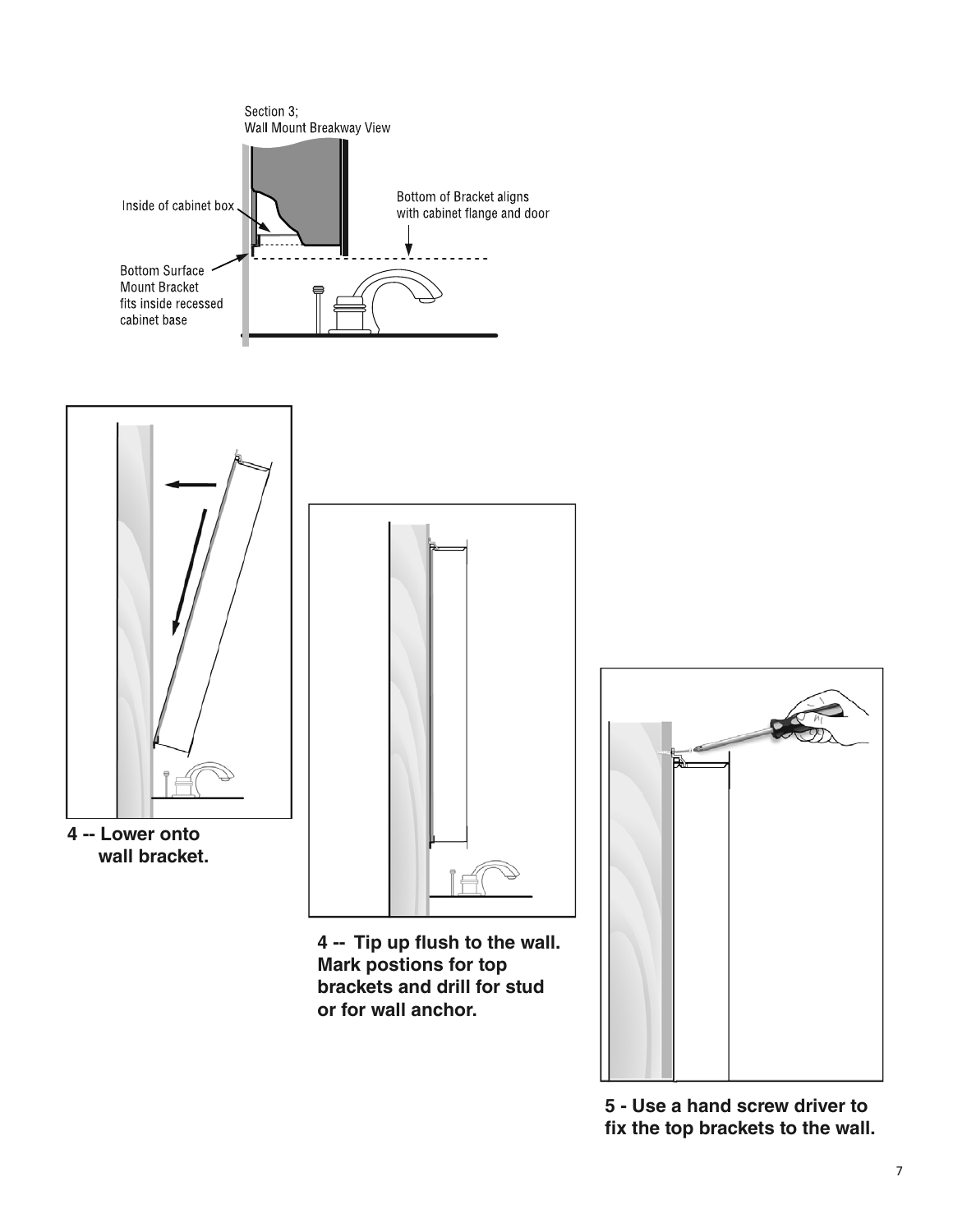## **Side Kit Mirror Installation**

For surface mounted 4" & 6" Mirrored Cabinets and 6" semi-recessed Mirrored Cabinets.

1) Attach the side mirror kit brackets thru the pre-punched holes in your cabinet.

2) Try to use the first row from the top and bottom of your cabinet. Using the eight 10-32 x 1/2" screws fasten the brackets and finish with screw caps.

3) Attach the 2" x 2" foam pads to the outside cabinet wall above, below and in between the position of the brackets.

4) Clean the backside of the side mirror kit panel with the Alcohol pads. Check alignment before you attach the mirror to be sure it will align even with the top of the cabinet.

5) Peel off paper covering of the adhesive tape on the side kit brackets pads. (This holds the mirror in place). Carefully align the mirror to the cabinet evenly on all four sides. Press firmly into place and attach to the side kit mirror to the cabinet body.

(Note: Once installed, do not try to remove the mirror as it will break.)

#### **Side Mirror Kit parts list:**

2 Mirror side panels to match the model height ordered 4 Side kit brackets with adhesive tape

6 2"x2" Black Foam Pads with peel off adhesive tape on both sides

8 Screws, 10-32 x 1/2"

8 Screw Caps ( part # 434-00) 2 Alcohol Pads

*To view a video showing helpful tips on how to install side mirror kits, please go to Glass-CraftersMirroredCabinets.com and navigate to the cabinet product that you are installing. Simply click on the installation tab (located below the product images) to view our installation videos.*





 *mirror in place)*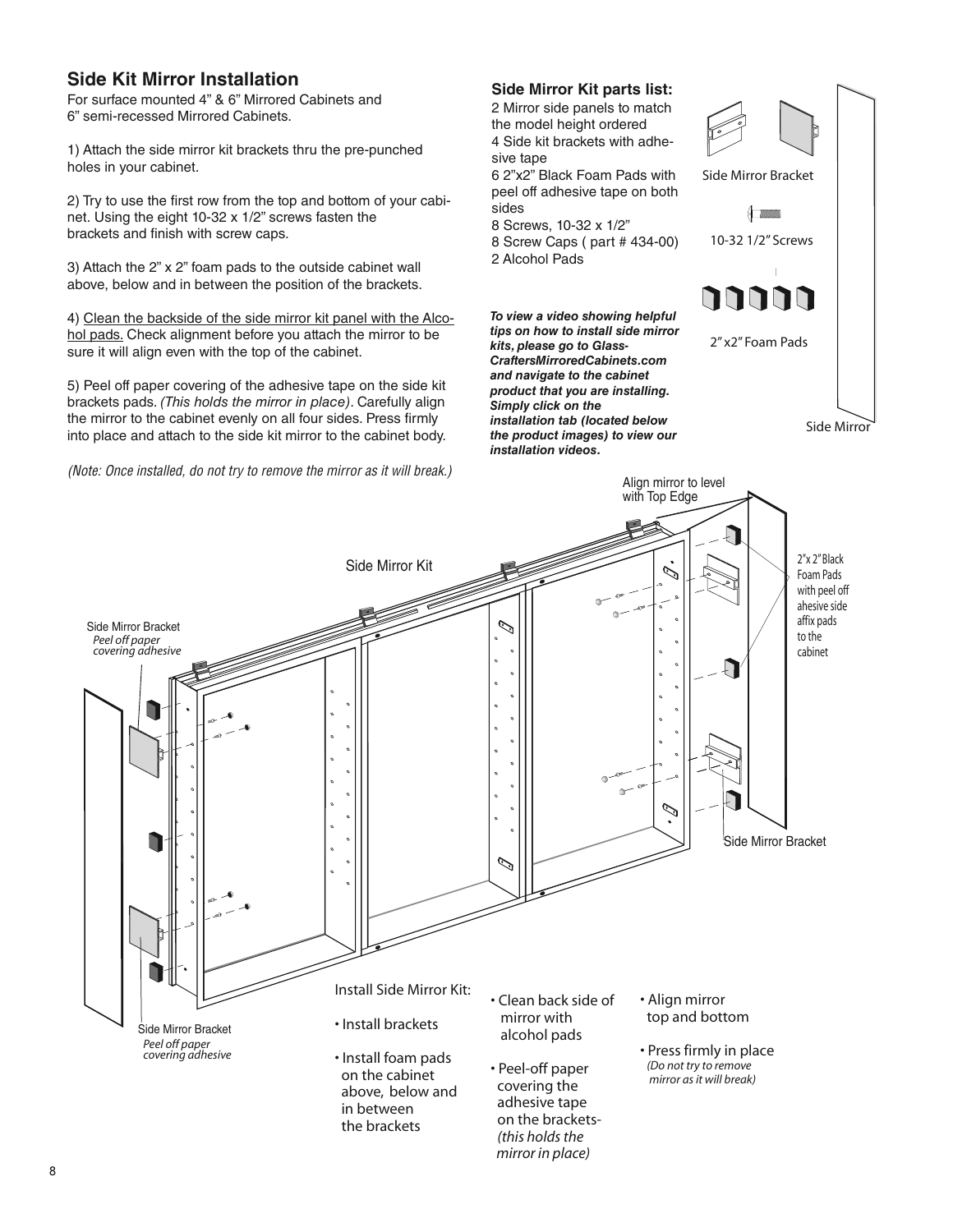## **Glass Shelves Installation**

After the Mirrored Cabinet box has been properly installed, determine the appropriate height and location for the glass shelves.

Note: make sure the back wall mirror has been completely cleaned after installation. If cleaning the back wall mirror is necessary, use a household non-ammonia glass cleaner.

#### **Cleaning Recommendations:**

**Never use abrasive cleaners or cleaners containing ammonia. This may cause chemical damage to the mirror and void the warranty.**

For cleaning the mirror, we recommend using "ammonia free" Sprayway brand glass cleaner, which is available at a variety of retail outlets. www.spraywayinc.com/content/glass-cleaner

Each glass shelf will require four (4) shelf clips. Use care when handling the non-tempered glass shelves. On a level plane insert the shelf clips into the pre-punched holes. The clips are designed for a tight tension fit to hold the shelf. Place each glass shelf on the top of



the left clip first, then slowly lower onto the right clip with a snap fit.

After glass shelves are installed insert hole plugs in all open holes to complete installation.



**Section 2 - Glass Shelf Installed** 

**GC3630-Tri 9 Shelves + 36 Shelf Clips GC4830-Tri 9 Shelves + 36 Shelf Clips GC3636-Tri 12 Shelves + 48 Shelf Clips GC4836-Tri 12 Shelves + 48 Shelf Clips**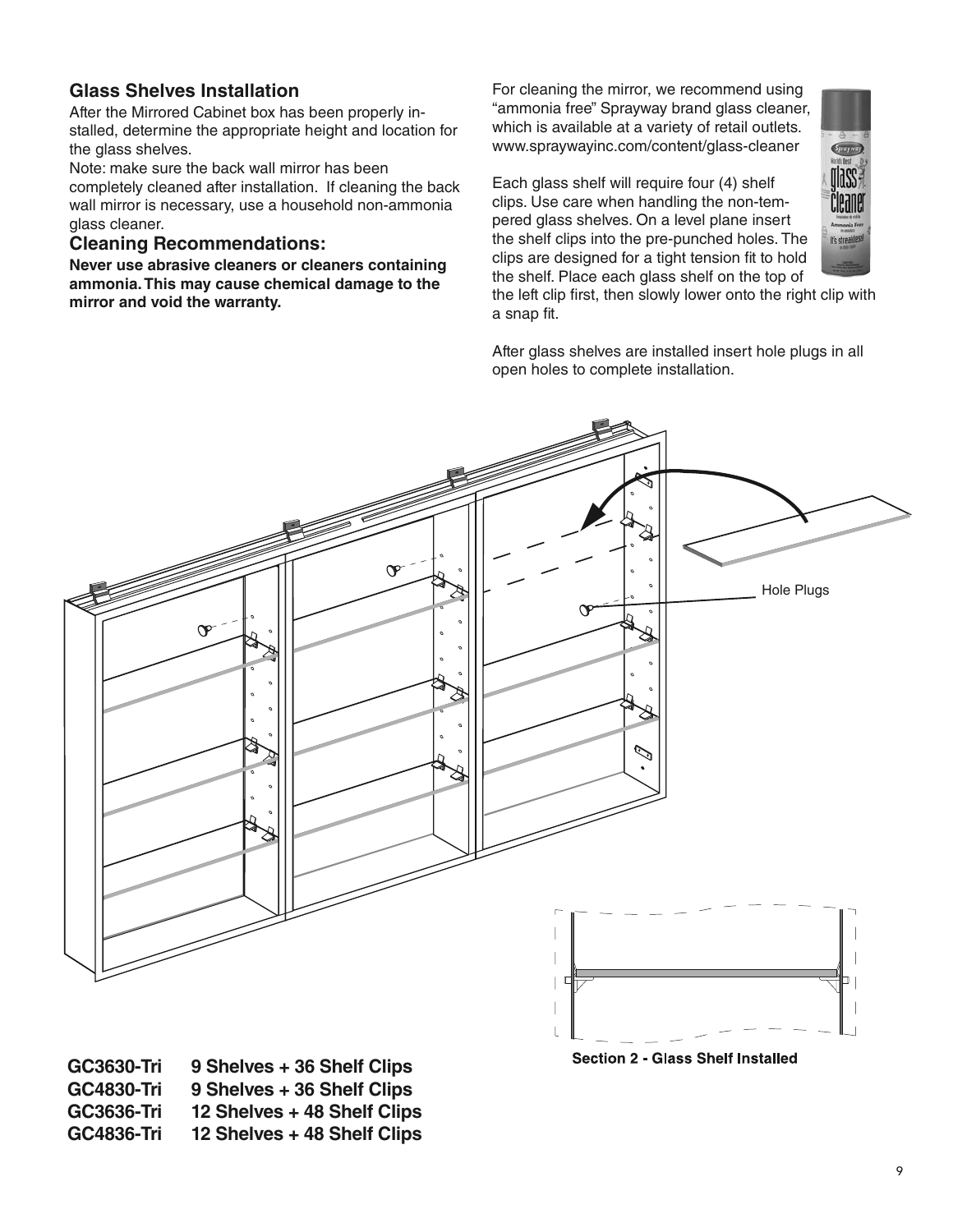# **Door Installation**



the Hinge Plate on the cabinet up and down, to relieve the tension

*To view a video showing helpful tips on how to install side mirror kits, please go to GlassCraftersMirroredCabinets.com and navigate to the cabinet product that you are installing. Simply click on the* 

*installation tab (located below the product images) to view our installation videos.*

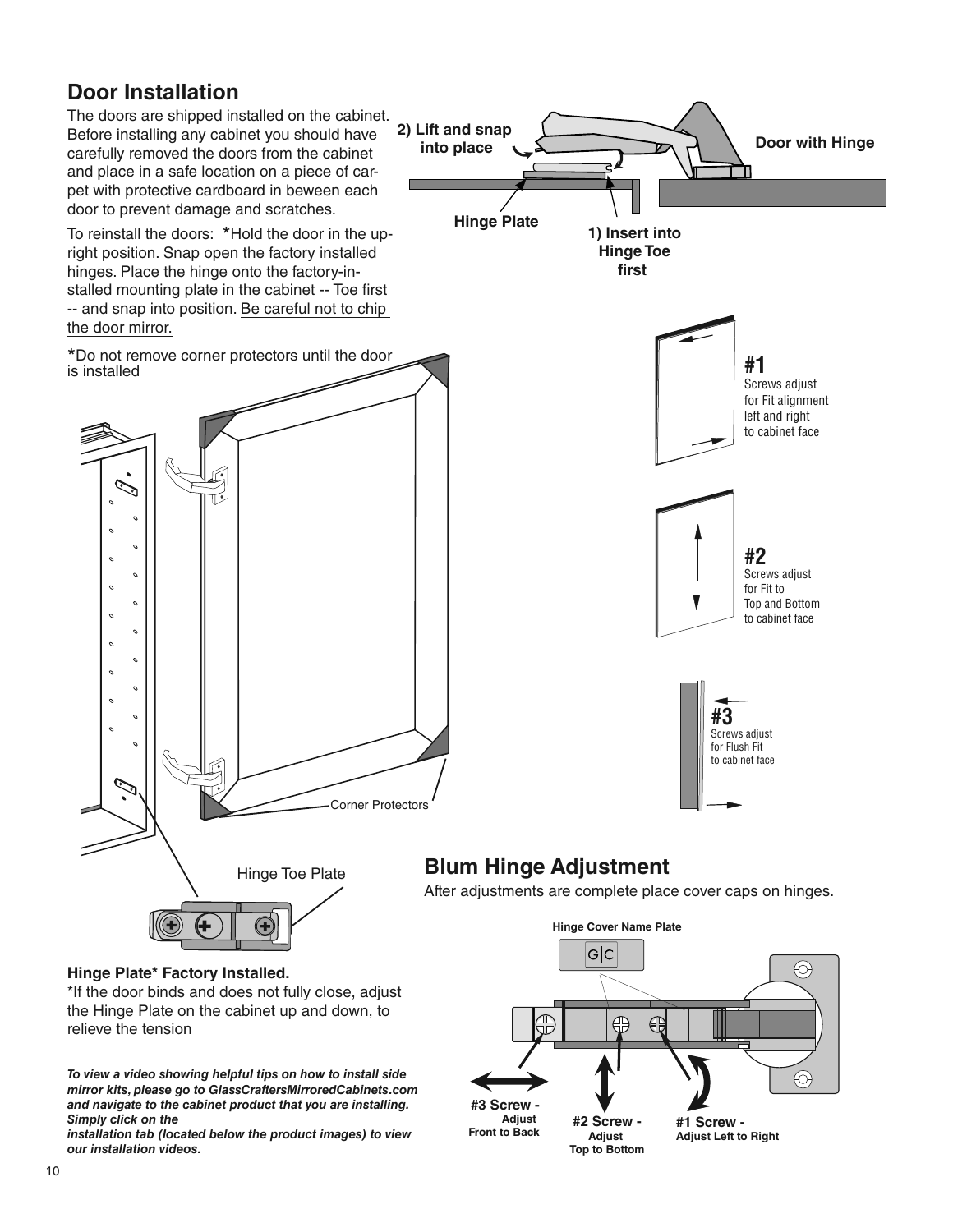# **Limit Clips**

Limit Clips are provided should you need to reduce the opening swing of the cabinet door from 170 degrees to 130 degrees (see top view) This will eliminate the possibility of the door hitting a wall sconce or other decorative items.